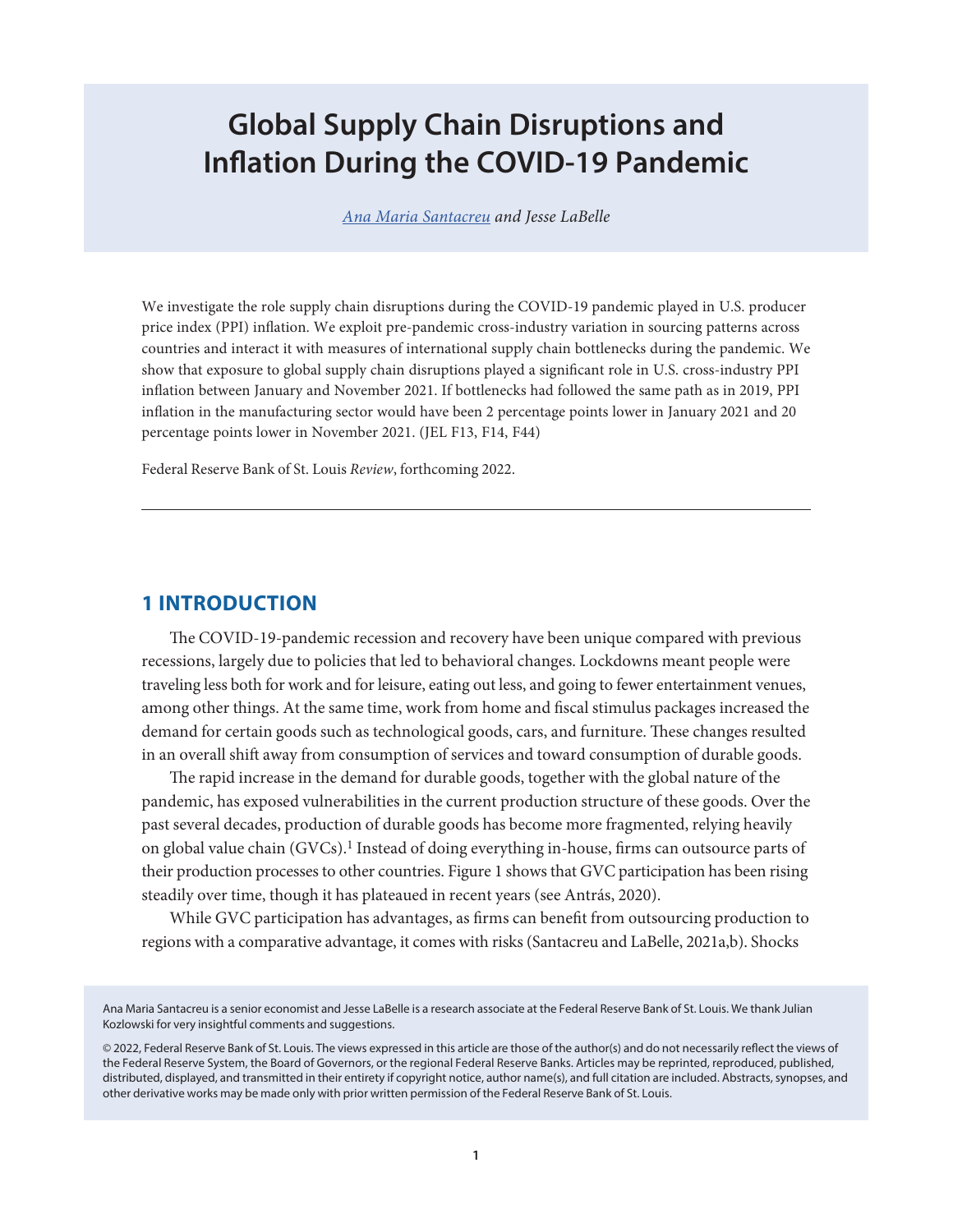**GVC Participation Over Time, 1970-2015**





that hit a particular stage of the production process can propagate along the chain and expose firms dependent on inputs from these regions. Some of these risks did materialize during the current pandemic through global lockdowns (Leibovici, and Santacreu, and LaBelle, 2021), low vaccination rates in emerging countries (Çakmaklı et al., 2021), and large shipping costs and disruptions in some key ports, putting additional pressure on supply chains.2

These risks can be exacerbated when supply chains rely heavily on critical inputs from one or a few regions. Take the example of semiconductors. The advancement of technology in nearly every product has made semiconductors a vastly important input for the entire economy; however, their production largely relies on a few countries, such as Taiwan and China. A sharp increase in the demand for products that use this input may create large bottlenecks in semiconductor-dependent industries. Therefore, due to the global nature of supply chains, even a relatively small demand shock to a critical sector can propagate into a larger supply/demand disruption. This mismatch between supply and demand puts upward pressure on prices. In this article, we address the following question: To what extent has the global nature of supply chain disruptions contributed to producer price index (PPI) inflation across U.S. sectors?3

The main challenge to answer this question is the limited access to real-time data on supply chain disruptions. We rely on the Purchasing Managers' Index data from IHS Markit. These data, which are available with a subscription, comprise monthly surveys sent to senior executives at private firms in 44 countries. We focus on two measures from this survey that capture supply chain disruptions: backlogs and supplier delivery times. Backlogs measure how much the number of unfulfilled new orders has changed from the previous month; delivery times measure how much the average time it takes for suppliers to deliver inputs has changed from the previous month. Each variable represents a rate of change over the previous month, and both capture demand and supply effects.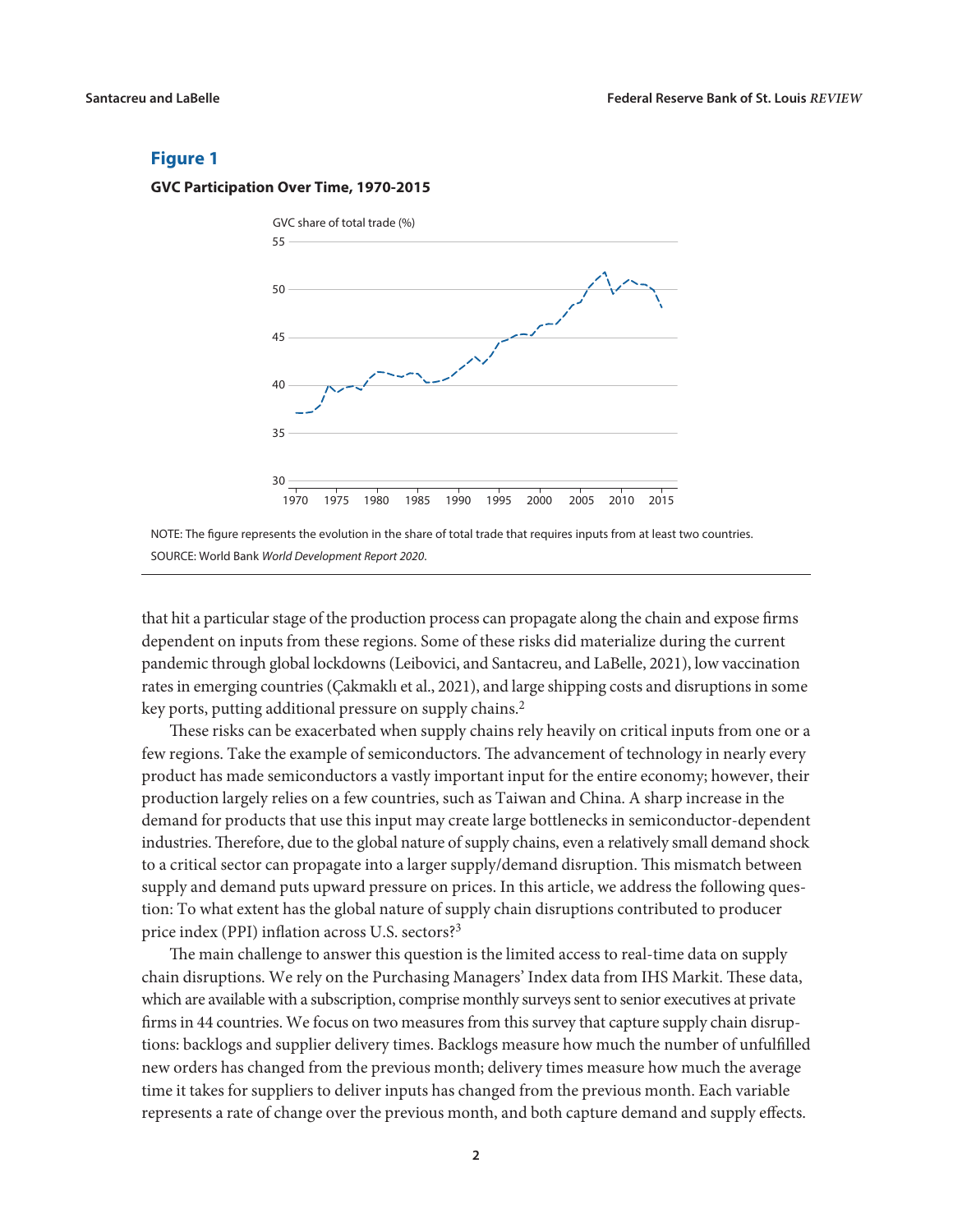Higher backlogs typically indicate that demand is increasing at a rate producers cannot meet, while the opposite indicates unused production capacity resulting from a lack of demand. Hence, backlogs measure how quickly suppliers can keep up with demand. The same logic applies to delivery times. As such, these measures can be used to infer demand and supply mismatches that contribute to price increases and inflation.

We begin by documenting three salient features of the data on supply chain disruptions. First, bottlenecks have become worse since January 2021, as implied by an increasing number of unfulfilled orders and longer delivery times. Second, backlogs and delivery times track PPI inflation quite well, with each having a correlation of about 90 percent for the period January 2020 to November 2021. Third, supply chain disruptions and their contribution to PPI inflation have been heterogeneous across industries. Backlogs increased sharply in the automobile and technology equipment industries. These increases were followed by large increases in PPI inflation. In the pharmaceutical industry, however, bottlenecks remained relatively steady, which were reflected in a steady increase in PPI inflation over the same period. These results suggest that the supply and demand mismatch was worse in the technology equipment sector and the automobile and auto parts sector than in the pharmaceutical sector.

We then ask the following question: Did U.S. industries more exposed to global supply chain disruptions experience higher PPI inflation over this time period? To answer this question formally, we construct measures of industry exposure to supply chain disruptions, both domestic and foreign.<sup>4</sup> In particular, we exploit heterogeneous variation in an industry's sourcing patterns across countries and interact it with our measures of supply chain disruption: changes in backlogs and in delivery times, respectively. If an industry in the United States relies heavily on intermediate inputs from a country where supply chain disruptions are severe, this industry will be more exposed. We consider both the manufacturing and non-manufacturing sectors. To the extent that for each industry we keep the value-added shares fixed at the levels in 2018, the interaction with the bottleneck variables in our exposure measure captures the role of the supply shock in that particular industry.

Our empirical strategy consists of regressing industry PPI inflation on our measures of domestic and foreign exposure, including industry fixed effects. We focus on the period January 2021 to November 2021. We find that both domestic and foreign exposure have a positive effect on industry PPI inflation. However, only foreign exposure is statistically significant. These results hold when using either backlogs or supplier delivery times as the measure of disruption. Moreover, the effects of global supply chain disruptions on PPI inflation are larger if the exposure variables are lagged by one month, suggesting that supply chain disruptions have a delayed impact on inflation. We then conduct the same regression analysis but separate the industries into manufacturing and nonmanufacturing sectors. In the non-manufacturing sector, both domestic and foreign exposure have a positive and statistically significant effect on PPI inflation. In the manufacturing sector, however, only foreign exposure is statistically significant.

Finally, we ask the following question: What would PPI inflation have been during 2021 if backlogs in each country had followed their 2019 path? To answer this question, we do a back-ofthe-envelope calculation in which we take the results from our regression analysis and compute a counterfactual PPI inflation rate using the data on bottlenecks from 2019. We find that PPI inflation in the manufacturing sector during 2021 would have been 2 percentage points lower in January and 20 percentage points lower in November 2021.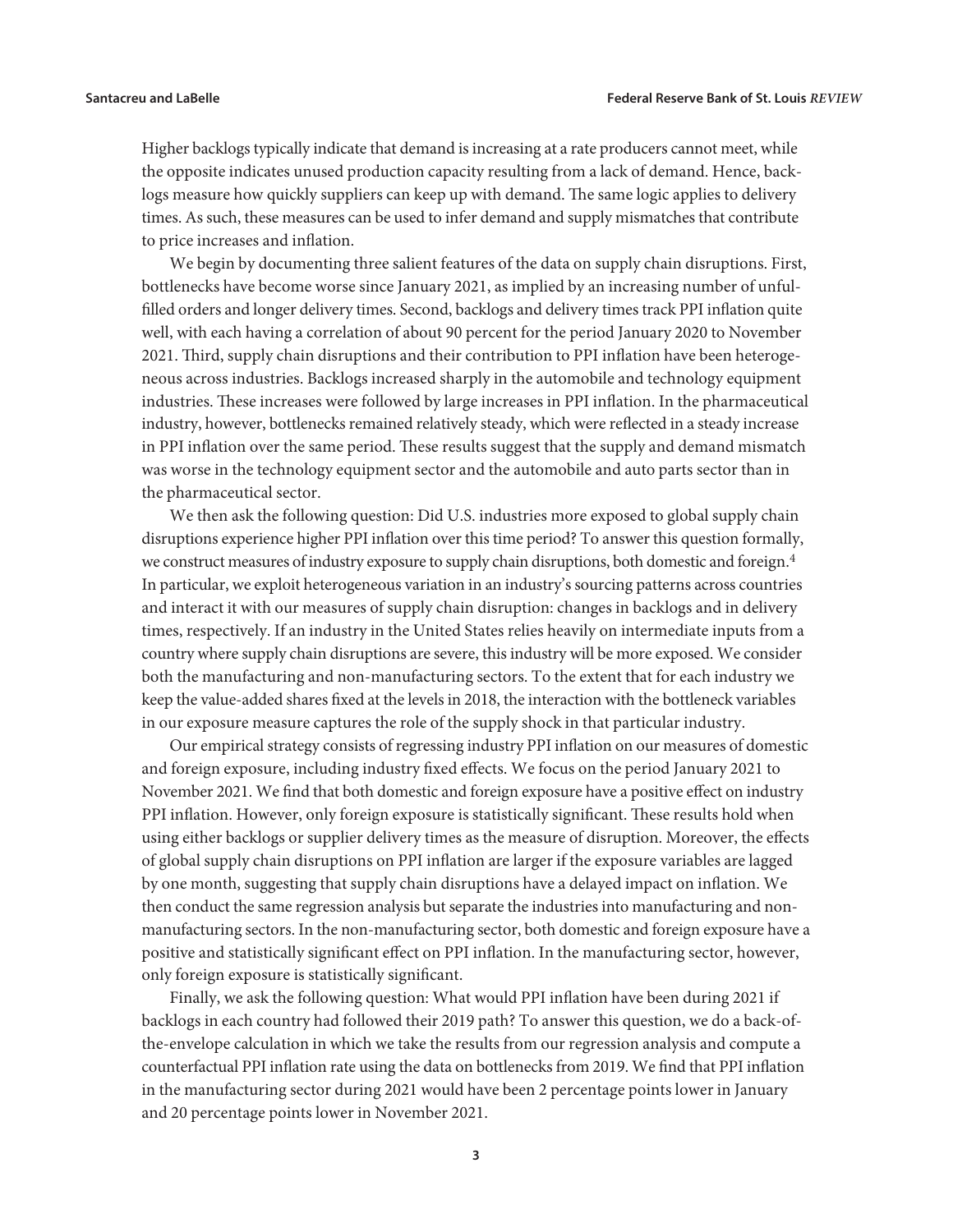**B. Months following business cycle peaks: Durables**

#### **Figure 2**

#### **Consumption Patterns During Recessions**

#### **A. Months following business cycle peaks: Services**



NOTE: The figure shows the evolution of real consumption in services (Panel A) and nondurable goods (Panel B) 18 months after the business cycle peaks of the 1990-91, 2001, 2007-09, and 2020-21 recessions.

SOURCE: FRED®, Federal Reserve Bank of St. Louis; National Bureau of Economic Research; and authors' calculations.

Our results show that supply chain disruptions during the COVID-19 pandemic recession and recovery have been unprecedented. The shift in demand toward durable goods consumption and the heavy reliance on foreign suppliers to produce these goods has created a mismatch between supply and demand resulting in price increases. Sectors that rely more heavily on foreign inputs from countries that faced stronger disruptions experienced larger increases in PPI inflation.

This article complements a short but growing literature on inflation and supply chain disruptions. Ha, Kose, and Ohnsorge (2021) analyze the driving forces of global inflation, focusing on the 2020 global recession. Comin and Johnson (2020) study the role of trade integration and offshoring on inflation. Leibovici and Dunn (2021) discuss the extent to which supply chain disruptions account for the recent rise in inflation, focusing on the case of semiconductors. Finally, Amiti, Heise, and Wang (2021) study the effects of rising import prices on U.S. producer prices.

# **2 SUPPLY CHAIN DISRUPTIONS DURING COVID-19**

The COVID-19 recession and recovery have been different from previous recessions and recoveries along several dimensions. One is related to consumption: There has been a shift in consumption away from services and toward durable goods. Figure 2 plots for the COVID-19 recession and recovery and three earlier ones, the evolution of real consumption of services (Panel A) and durable goods (Panel B) for 18 months after the business cycle peak (with consumption normalized to 1 in each business cycle peak).5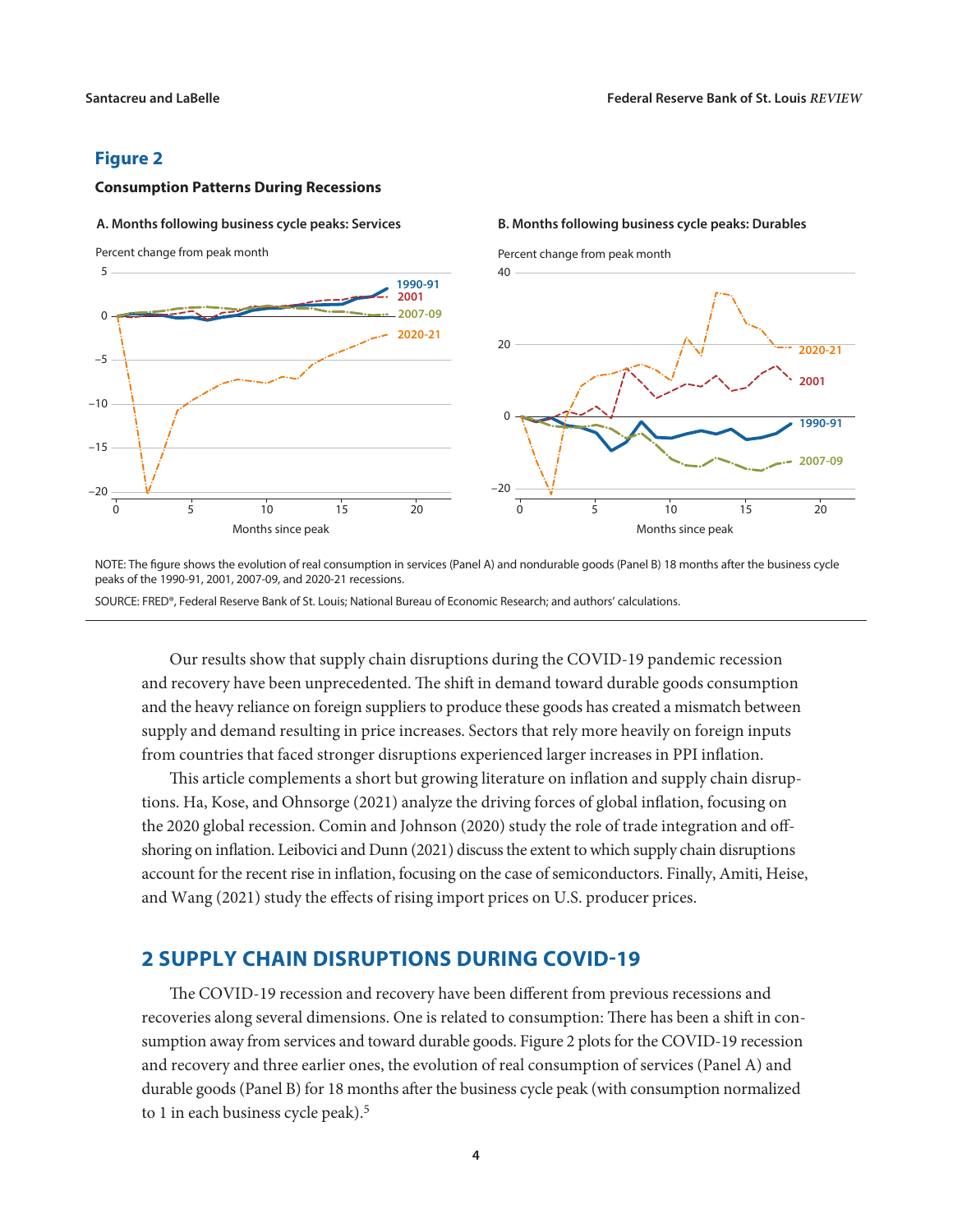

**Delivery Times and Backlogs Over Time, May 2007-November 2021**

NOTE: The figure shows the monthly evolution of backlogs (Panel A) and supplier delivery times (Panel B) in the United States. Gray bars indicate recessions as determined by the NBER.

SOURCE: IHS Markit.

During a typical recession, services consumption tends to remain stable. In contrast, the COVID-19 recession was characterized by a sharp decline in consumption of services during the first months (over 20 percent in April 2020 from the peak in February 2020), which started recovering steadily after the initial shock. This recovery was helped when lockdowns were lifted and vaccines became widely available. Durable goods consumption, on the other hand, tends to drop and stay low for the duration of a recession and into the recovery, as consumers typically postpone consumption of these types of goods. During the COVID-19 recession, however, there was an initial sharp drop in durable goods consumption as expected; however, durables consumption recovered quickly and remained 19 percent higher than the peak even 18 months later.

The shift of demand toward durables consumption, together with the fact that production of these goods takes place along complex supply chains, has translated into large bottlenecks. We show evidence of supply chain disruptions by plotting the evolution of backlogs (i.e., new orders that have not been completed or started yet) and supplier delivery times (i.e., the time it takes for a manufacturer to receive inputs from suppliers) from May 2007 to November 2021 in Figure 3. Index values greater than 50 represent increased backlogs (or lower delivery times) relative to those in the previous month, with the reverse being true for index values less than 50.<sup>6</sup>

Backlogs of work (Panel A) and supplier delivery times (Panel B) during the COVID-19 recession and recovery have behaved differently than during the Great Recession. The previous recession represents, in many ways, a typical demand shock: The rate of change of delivery times slightly increased before quickly recovering (see Figure 3). By the end of the recession in June 2009, delivery times had been actually getting shorter on a monthly basis for the previous six months. During this time, backlogs were gradually disappearing as the recession deepened. In fact, there were no monthover-month backlog increases, denoted by index values greater than 50 from May 2008 to October 2009, four months after the recession officially ended. For the COVID-19 recession, delivery times consistently worsened on a monthly basis but this rate flattened starting in June 2021. At the same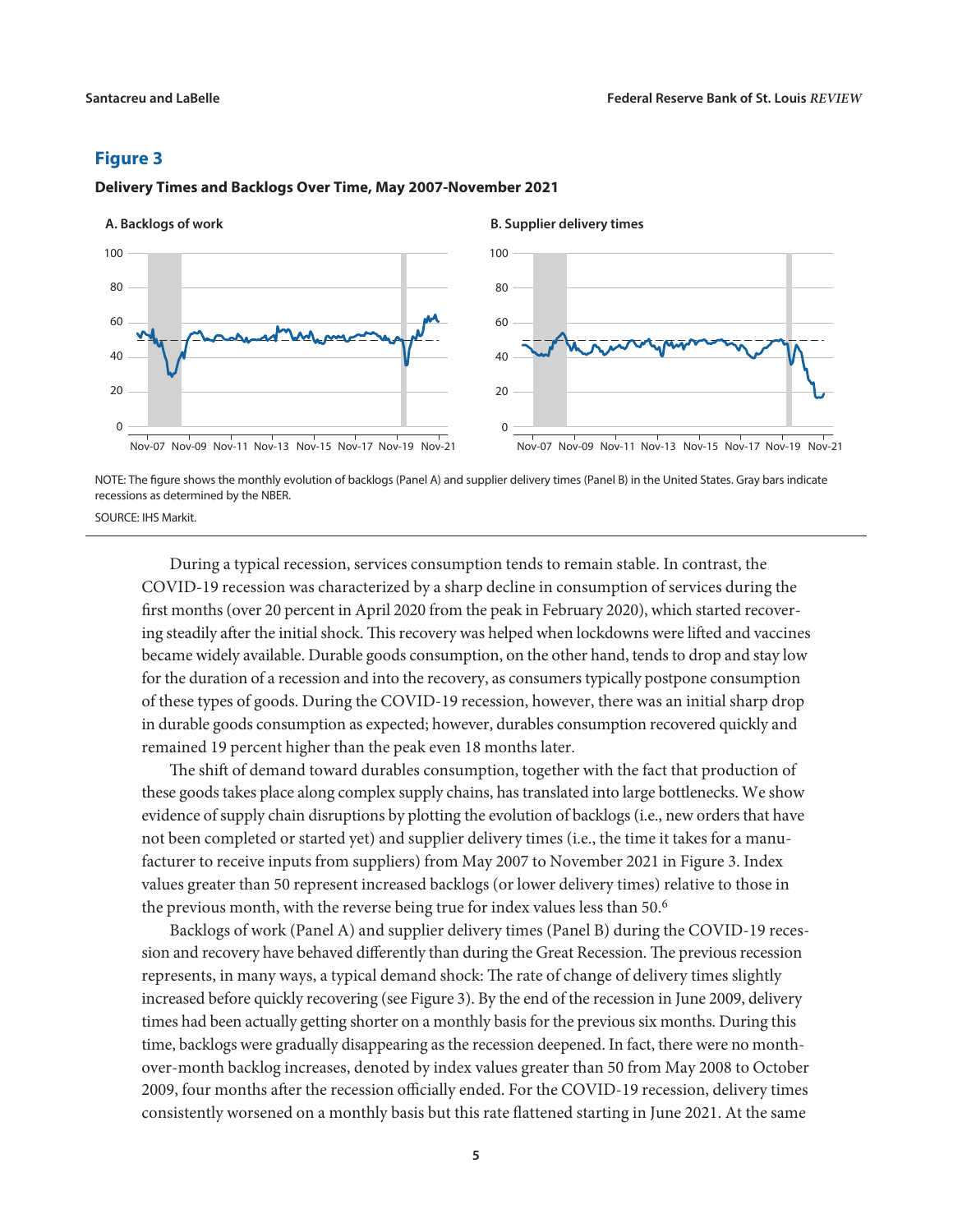#### 0 20 40 60 80 100  $\Omega$  $20$ 40 60 80 100 - Standardized PPI inflation Backlogs A. Backlogs and PPI inflation **B. Delivery times and PPI inflation** 0 20 40 60 80 100 100  $80$ 60 40 20 0 Feb<sup>-20</sup> May-20 Aug-20 **Nov-20** Feb<sup>22</sup> **May** Aug-21 **Nov** Feb-20 **May-20** Aug-20 **Nov-20** Feb<sup>22</sup> **May-21** Aug-21 **Nov** -- Standardized PPI inflation Delivery times

#### **Backlogs, Delivery Times, and PPI Inflation, January 2020-November 2021**

NOTE: The figure shows the monthly evolution of backlogs and PPI inflation (Panel A) and suppliers' delivery times and PPI inflation (Panel B) in the United States. Delivery times are plotted on the right *y*-axis with an inverted scale so that higher values represent longer delivery times. Gray bars indicate the COVID-19 recession as determined by the NBER.

SOURCE: IHS Markit, BLS, and authors' calculations.

# **Figure 5**

#### **Backlogs and PPI Inflation by Sector, January 2020-October 2021**



NOTE: The figure shows the monthly evolution of world backlogs (Panel A) and US PPI inflation (Panel B) for three sectors: automobiles and parts, technology equipment, and pharmaceuticals.

SOURCE: IHS Markit, BLS, and authors' calculations.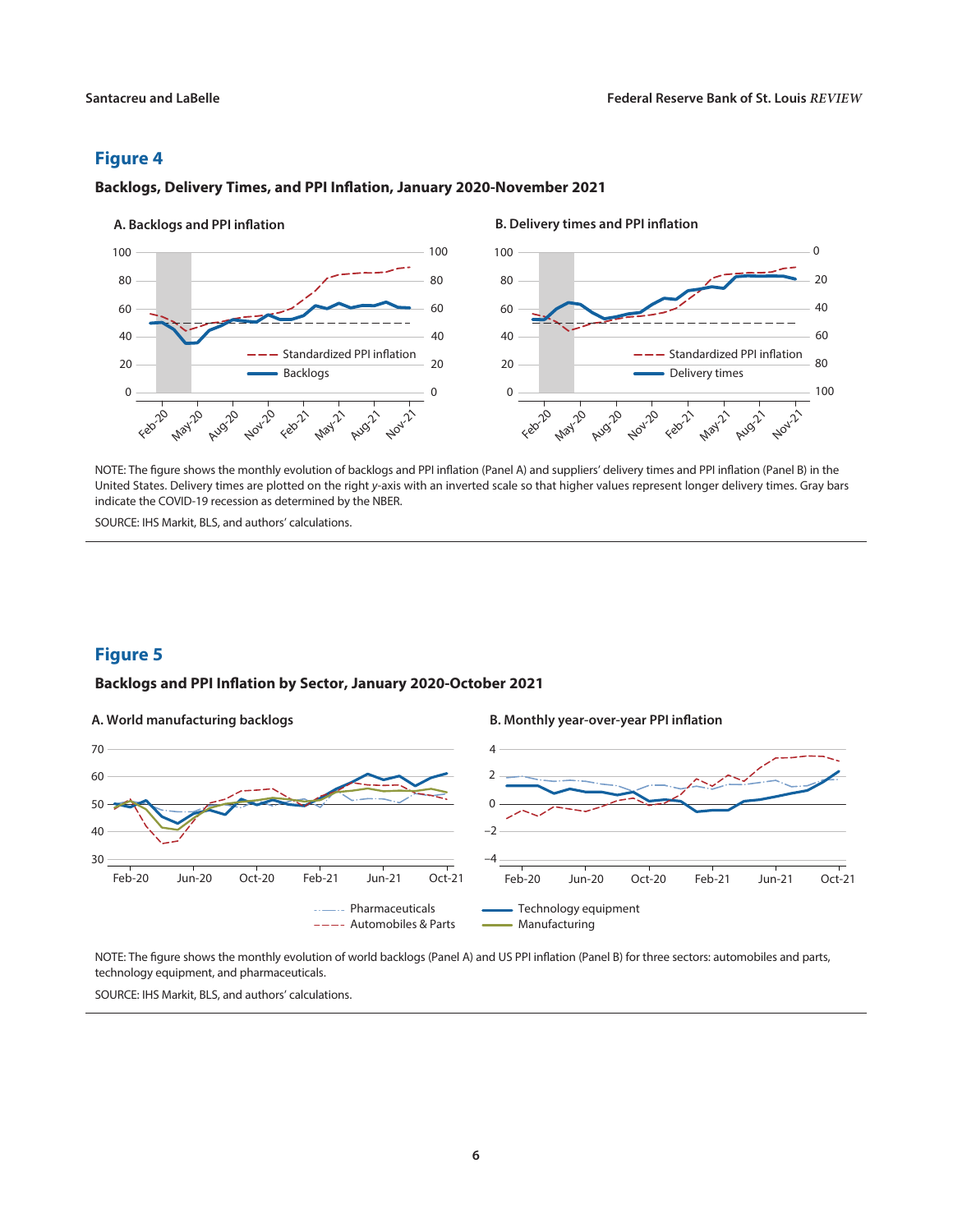time, backlogs initially experienced the typical loosening associated with a drop in demand before the supply chain shocks caused an even larger distortion and forced higher levels of backlogs. Backlogs have consistently worsened on a monthly basis since August 2020.

These findings illustrate an unprecedented supply and demand mismatch, contributing to price increases and, hence, inflation. Focusing on the period from January 2020 to November 2021, Figure 4 shows that bottlenecks, measured either with backlogs (Panel A) or delivery times (Panel B; the y-axis is inverted so that higher values represent longer delivery times) track current PPI inflation closely.7 Indeed, the correlation of PPI inflation with backlogs and with delivery times between January 2020 and November 2021 are each about 90 percent.

The evidence reported in Figure 4 masks large cross-sector heterogeneity. Figure 5 plots backlogs (Panel A) for the world in three manufacturing sectors: automobiles and auto parts; technology equipment; and pharmaceuticals.<sup>8</sup> The world automobile and auto parts sector started experiencing tightening of supply chains by July 2020, which manifested as consistent increases in the monthly rate of change in backlogs. Strong demand for cars in the months following the start of the pandemic, paired with disruptions in the supply of certain key inputs such as semiconductors, led to large supply chain disruptions in this sector. In the case of the technology equipment sector, unused capacity remained relatively stable for months after bottoming out before beginning to tighten at a steep slope after the turn of the new year. The COVID-19 pandemic substantially increased demand for computers and electronics, as people started working from home and fiscal stimulus increased consumption of these goods. As a result, PPI inflation increased substantially in these sectors (Panel B). The pharmaceutical sector behaved differently from the automobile and auto parts sector and the technology equipment sector: Bottlenecks and PPI inflation remained relatively steady in comparison. Hence, sectors that faced worse supply chain disruptions (i.e., automobile and auto parts, and technology equipment) also experienced steeper price increases.<sup>9</sup>

# **3 GLOBAL SUPPLY CHAIN DISRUPTIONS AND PPI INFLATION**

In this section, we investigate the channels through which an exposure to global supply chain disruptions may have contributed to inflation during the COVID-19 pandemic. Bottlenecks in an industry can be driven by domestic or foreign factors or both. For instance, if an industry relies heavily on intermediate inputs from countries that experience more bottlenecks, that industry will be more exposed to foreign supply chain disruptions. If demand for that industry's products increases quickly, then foreign exposure may lead to price increases. In this section, we ask the following question: To what extent did exposure to domestic and foreign supply chain disruptions contribute to U.S. PPI inflation between January and November 2021? To answer this question we construct, for each industry of the United States, a domestic measure and a foreign measure of exposure to supply chain disruptions. Our empirical strategy consists of regressing PPI inflation on the exposure measures.

We follow the same methodology employed in Leibovici, Santacreu, and LaBelle (2021) and compute for each industry in the United States a measure of GVC participation—the share of gross exports (GE) produced with foreign value added (FVA) in 2018—for 32 countries and 26 industries, 15 of which correspond to the manufacturing sector.<sup>10</sup> This measure captures how much of the U.S. GE in a particular industry rely on intermediate imports from other countries. We then interact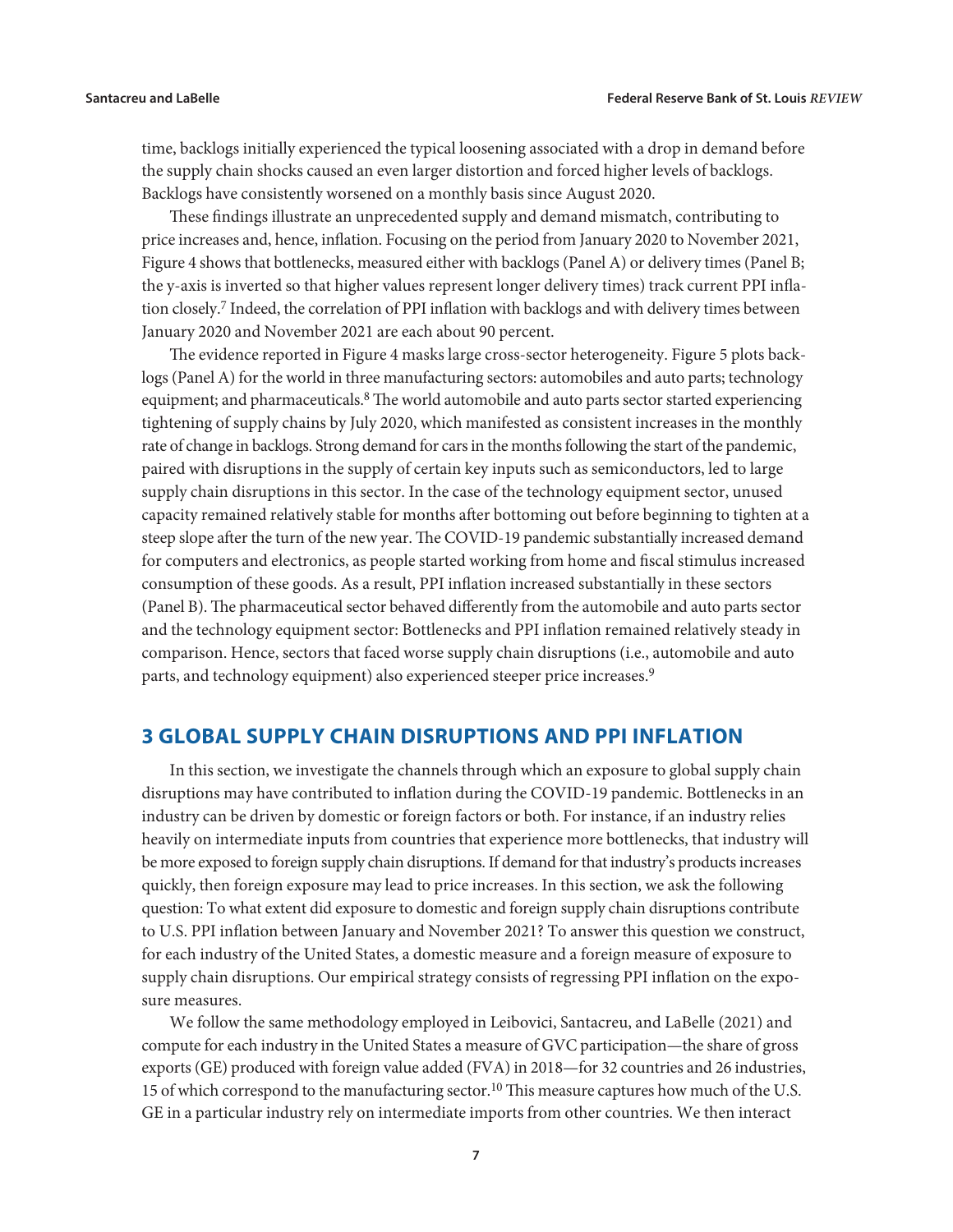#### **Average Foreign Bottleneck Exposure and PPI Inflation, January-November 2021**





this variable with a measure of supply chain disruptions for each foreign supplier.<sup>11</sup> Our conjecture is that industries that are more exposed to global bottlenecks through GVCs experienced larger increases in PPI inflation.<sup>12</sup>

Industry *i*'s exposure to foreign  $(f)$  bottlenecks at time *t*,  $E_{it}^f$ , is computed as

$$
E_{it}^f = \sum_{j=1}^N \frac{\text{FVA}_i^j}{\text{GE}_i} B_t^j,
$$

where FVA GE *j i i* is the share of GE from industry *i* that are composed of value added from country *j* in that industry;  $B_t^j$  represents bottlenecks, either backlogs or delivery times, in country  $j$  at time  $t$ ; and *N* is the number of foreign suppliers. A period is a month. We restrict the analysis to the period January 2021 to November 2021.

Similarly, we compute a measure of industry 's exposure to domestic bottlenecks defined as

$$
E_{it}^d = \frac{\text{DVA}_{i}^{\text{US}}}{\text{GE}_i} B_t,
$$

where  $\text{DVA}^{\text{US}}_i$ GE i i is the share of value added embedded in U.S. GE supplied by the United States itself.  $B_t$  is the U.S. bottleneck variable, either backlogs or delivery times.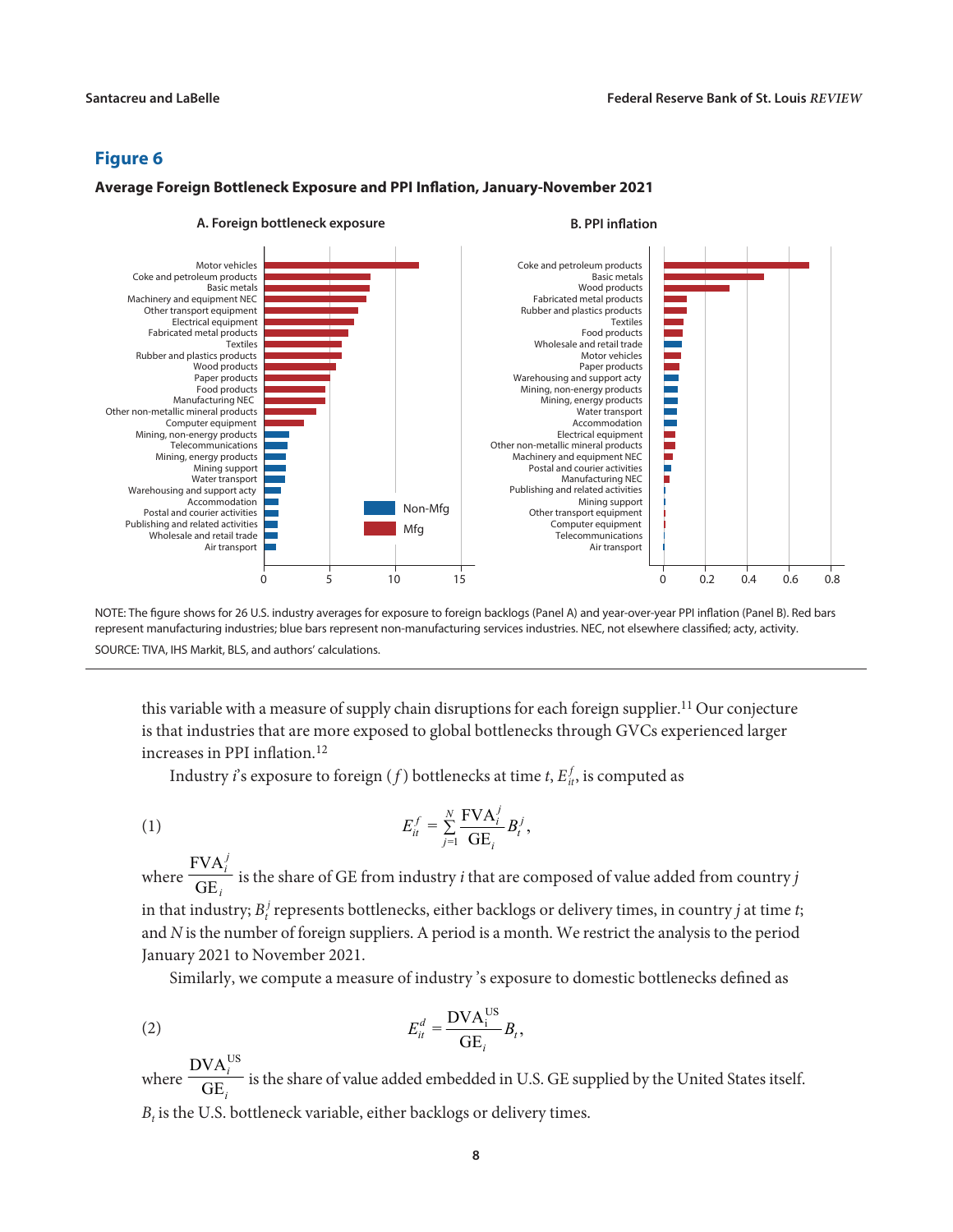#### **Table 1**

### **Exposure to Supply Chain Disruptions and PPI Inflation: Backlogs vs. Delivery Times, January-November 2021**

|                   | <b>Backlogs</b> | Delivery time (inverse) |
|-------------------|-----------------|-------------------------|
| Domestic exposure | 0.00569         | 0.00314                 |
|                   | (0.004)         | (0.003)                 |
| Foreign exposure  | $0.239***$      | $0.255***$              |
|                   | (0.071)         | (0.070)                 |
| Constant          | $-0.598***$     | $2.272***$              |
|                   | (0.115)         | (0.565)                 |
| Industry FE       | <b>YES</b>      | <b>YES</b>              |
| N                 | 286             | 165                     |
| $R^2$             | 0.752           | 0.756                   |
|                   |                 |                         |

NOTE: FE, fixed effects. Standard errors are in parentheses. \*\*\* *p* < 0.001. SOURCE: Authors' calculations.

Figure 6 plots our measure of foreign exposure computed in equation (1) (Panel A) and PPI inflation (Panel B) for the 26 industries in the United States, averaged for January to November 2021. Manufacturing industries are, on average, more exposed to foreign bottlenecks than services industries. In the manufacturing sector, motor vehicles, coke and petroleum products, and basic metals are the most exposed industries. The reason is twofold. On the one hand, these industries rely heavily on foreign intermediate inputs. On the other hand, the main suppliers in these industries have faced strong supply chain disruptions during the pandemic. Consistent with the measure of foreign exposure, manufacturing industries experienced higher PPI inflation than services industries. In the manufacturing sector, the coke and petroleum products industry and the basic metals industry are among the industries with the highest increases in prices. Therefore, there appears to be a positive correlation between exposure to foreign supply chain disruptions and PPI inflation.

#### *3.1 Empirical Strategy*

Next, we study more formally the extent to which domestic and foreign exposure to supply chain disruptions may have contributed to U.S. PPI inflation. In particular, we conduct the following linear regression:

(3) 
$$
\pi_{it}^{\text{PPI}} = \alpha_0 + \alpha_1 E_{it}^f + \alpha_2 E_{it}^d + I_i + u_{it},
$$

where  $\pi_{it}^{PPI}$  represents the year-over-year PPI increase in industry *i* at time *t*;  $E_{it}^f$  is exposure to foreign bottlenecks at time *t*;  $E_{it}^d$  is the exposure to domestic bottlenecks in industry *i*;  $I_i$  captures industry fixed effects; and  $u_{it}$  is the error term.

Table 1 reports the results. Foreign exposure, both in terms of supplier delivery times and backlogs, has a statistically significant effect on PPI inflation. For backlogs, increasing the monthover-month backlogs by 1 percent increases the industry inflation rate by 0.24 percentage points, while the same increase for delivery times causes an increase of about 0.26 percentage points. The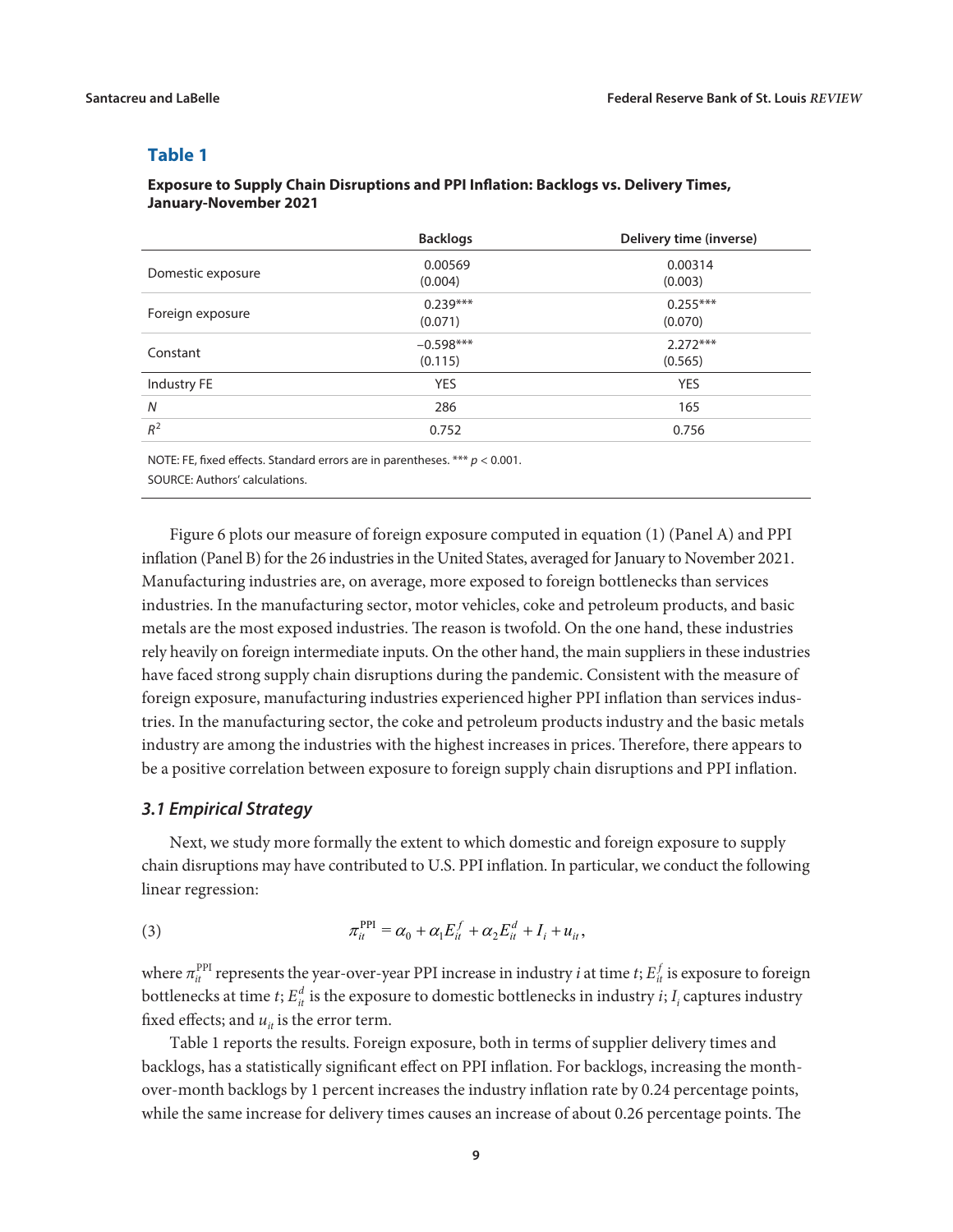### **Table 2**

#### **Exposure to Supply Chain Disruptions and PPI Inflation: Lags, January-November 2021**

|                             | <b>Backlogs</b>        | <b>Delivery times</b> |
|-----------------------------|------------------------|-----------------------|
| Domestic exposure           | $0.00755*$<br>(0.004)  | 0.00029<br>(0.004)    |
| Foreign exposure            | $-0.154$<br>(0.094)    | 0.0630<br>(0.087)     |
| Domestic exposure $(t - 1)$ | 0.00340<br>(0.003)     | 0.00069<br>(0.004)    |
| Foreign exposure $(t - 1)$  | $0.260***$<br>(0.078)  | $0.205*$<br>(0.118)   |
| Constant                    | $-0.628***$<br>(0.145) | $2.356***$<br>(0.664) |
| N                           | 260                    | 150                   |
| $R^2$                       | 0.824                  | 0.819                 |

NOTE: Standard errors are in parentheses. \* *p* < 0.05, \*\*\* *p* < 0.001.

SOURCE: Authors' calculations.

## **Table 3**

#### **Exposure to Supply Chain Disruptions and PPI Inflation: Manufacturing vs. Non-manufacturing, January-November 2021**

|                   | Manufacturing | Non-manufacturing |
|-------------------|---------------|-------------------|
| Domestic exposure | $-0.00015$    | $0.0161***$       |
|                   | (0.005)       | (0.003)           |
| Foreign exposure  | $0.309**$     | $0.397**$         |
|                   | (0.099)       | (0.122)           |
| Constant          | $-3.549***$   | $-1.355***$       |
|                   | (0.978)       | (0.172)           |
| Industry FE       | <b>YES</b>    | <b>YES</b>        |
| N                 | 165           | 121               |
| $R^2$             | 0.747         | 0.574             |
|                   |               |                   |

NOTE: FE, fixed effects. Standard errors are in parentheses. \*\* *p* < 0.01, \*\*\* *p* < 0.001.

*R*-squared is about 75 percent. Exposure to domestic bottlenecks, either measured as backlogs or delivery times, has no statistically significant effect on an industry's PPI inflation. This result may be capturing the high costs of restructuring a global supply chain that relies heavily on foreign suppliers. High fixed costs of setting up global supply chains could be resulting in stronger downstream production effects. For example, an industry heavily dependent on imported intermediates may not be able to efficiently identify new sources for those inputs.

Since supply chain disruptions may have a delayed effect on PPI inflation, we conduct the same regression in equation (3) but lag the domestic and foreign exposure measures. The results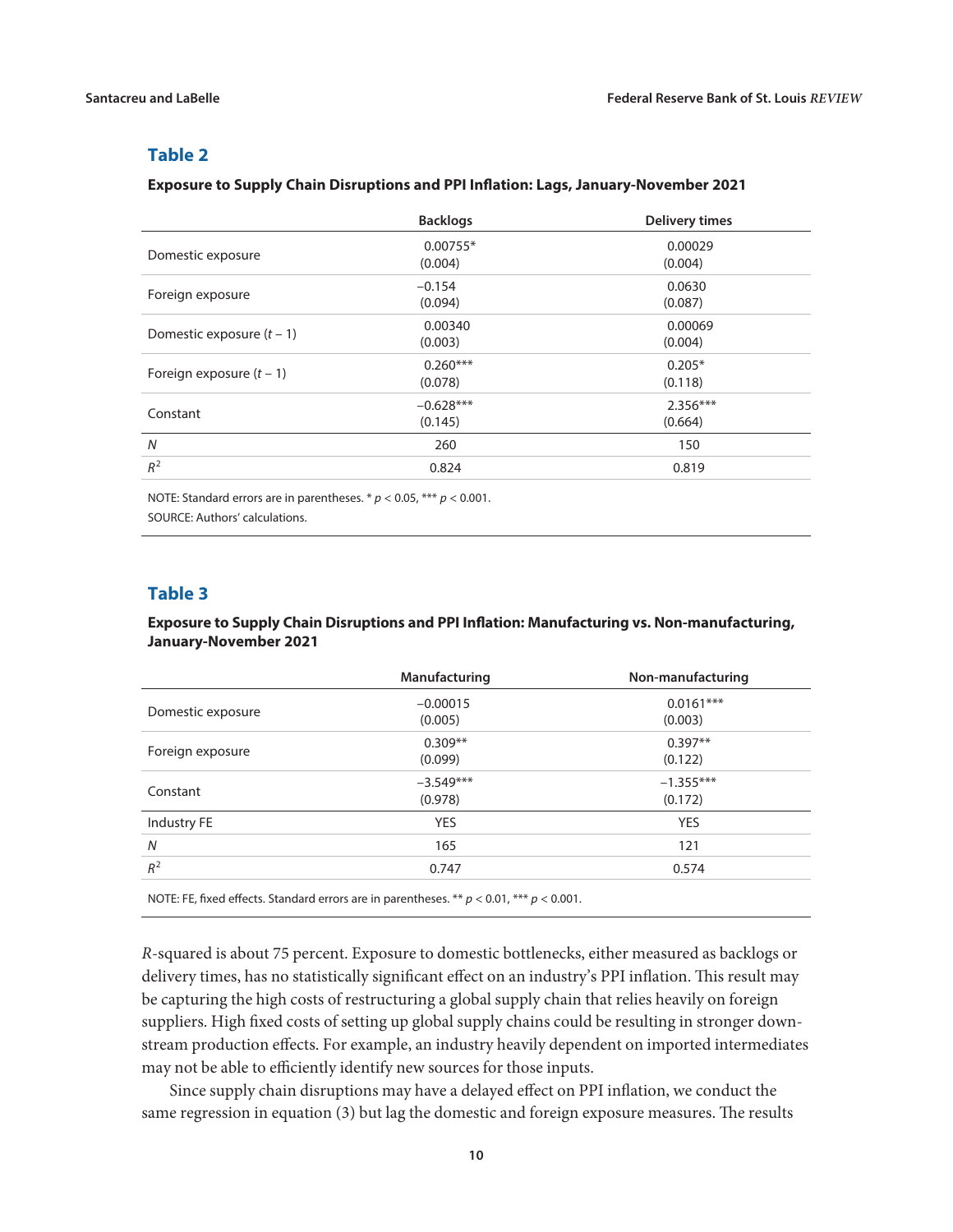are reported in Table 2. Foreign supply chain disruptions get propagated to domestic PPI inflation with a one-month lag. This result is robust to the use of both backlogs and delivery times as the measure of supply chain disruptions.13 Hence, supply chain disruptions tend to have a delayed impact on PPI inflation.

Table 3 reports the results with the industries separated into manufacturing and nonmanufacturing sectors. Data on delivery times are only available for manufacturing sectors. Hence, we focus on backlogs as a measure of supply chain disruptions in Table 3. Notably, domestic exposure is only statistically significant when restricting the sample to the non-manufacturing sector. This result may reflect the fact that non-manufacturing sectors typically rely far less on FVA than manufacturing sectors do. Therefore, they are more susceptible to domestic fluctuations overall. In the manufacturing sector, both domestic and foreign bottlenecks have a positive effect on PPI inflation, but the effect is only significant for foreign bottlenecks. The *R*-squared is about 75 percent in the manufacturing sector and 58 percent in the non-manufacturing sector.

Our results suggest that global supply chain disruptions, which reflect a mismatch between demand and supply shocks, can propagate to domestic PPI inflation. The propagation is larger in those sectors where GVCs are more important.

**3.1.1 Back-of-the-Envelope Calculation.** We now ask the following question: What would PPI inflation have been during 2021 if bottlenecks in each country had followed their 2019 path? To answer this question, we compute for each U.S. industry in the manufacturing sector a counterfactual PPI inflation rate that uses country-level data on supply chain disruptions from January to November 2019. The focus is on the manufacturing sector, which has experienced worse supply chain disruptions due to its higher dependence on GVCs.

We proceed in several steps. First, we recalculate our measures of domestic and foreign exposure in equations (2) and (1), using country-level backlogs for each month of 2019. These counterfactual measures capture the exposure of each U.S. manufacturing industry through GVC participation if backlogs had followed the same paths of monthly changes as in 2019. Second, we substitute these measures into equation (3), using the estimated coefficients and industry fixed effects from the first column of Table 3. The result is a counterfactual measure of PPI inflation for each manufacturing industry from January to November 2021. Third, we compute aggregate manufacturing PPI inflation, both in the data and in the counterfactual, as a weighted average across industries' PPI inflation in each month of 2021. The weights are provided by the BLS for December 2020.<sup>14</sup>

Figure 7 plots the evolution of year-over-year monthly manufacturing PPI inflation from January to November 2021, both in the data (solid line) and in the counterfactual (dashed line). PPI inflation is always lower in the counterfactual than in the data, suggesting that bottlenecks during 2021 significantly contributed to inflation. Differences between the data and the counterfactual were larger between June and September 2021 and then started narrowing in October 2021. In particular, we find that manufacturing PPI inflation would have been 2 percentage points lower in January 2021 and 20 percentage points lower in November 2021 if the monthly change in bottlenecks had followed the 2019 path.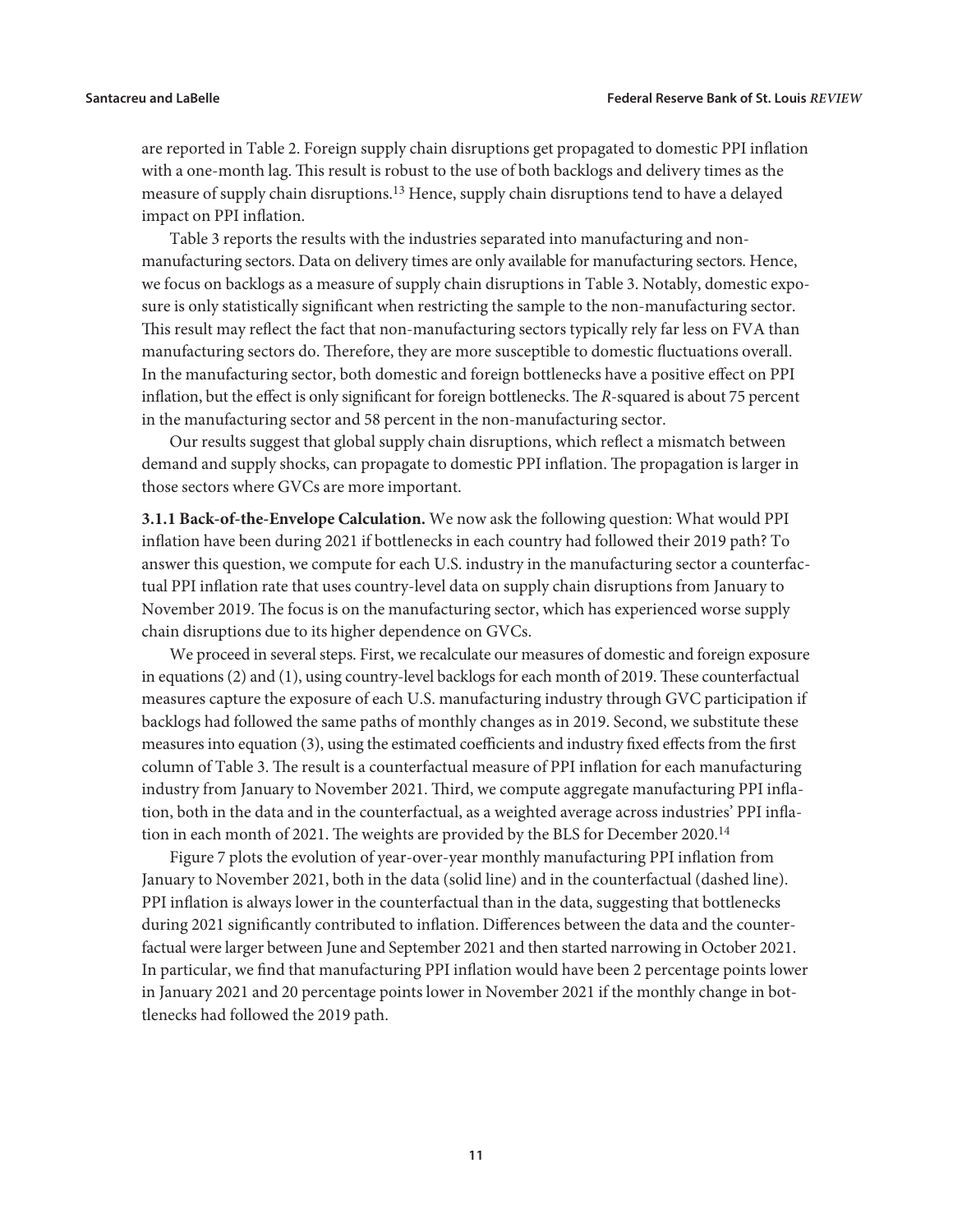# **Manufacturing Year-Over-Year PPI Inflation in the Data and in the Counterfactual, January-November 2021**



SOURCE: BLS and authors' calculations.

# **4 CONCLUSIONS**

In this article, we investigated the role of global supply chain disruptions in PPI inflation across U.S. industries during the COVID-19 pandemic. We find that exposure to foreign bottlenecks through GVCs played a significant role in transmitting the effects of supply chain disruptions to U.S. prices. Our findings are driven by a combination of demand and supply shocks and the heterogeneous exposure to these shocks across industries. Industries that rely on inputs from countries whose production has been most affected by disruptions also experienced large price increases due to the inability to keep up with demand. Whether the inflation caused by supply chain disruptions is temporary (i.e., a rise in the cost of living) or a more permanent phenomenon will depend absent any policy intervention—on the ability of supply chain disruptions to ease in order to meet the higher demand. The unequal distribution of vaccines in emerging countries, the rise of new variants, and disruptions in shipping could add some additional pressure on supply chains, creating pessimism about inflation disappearing in the near future.  $\blacksquare$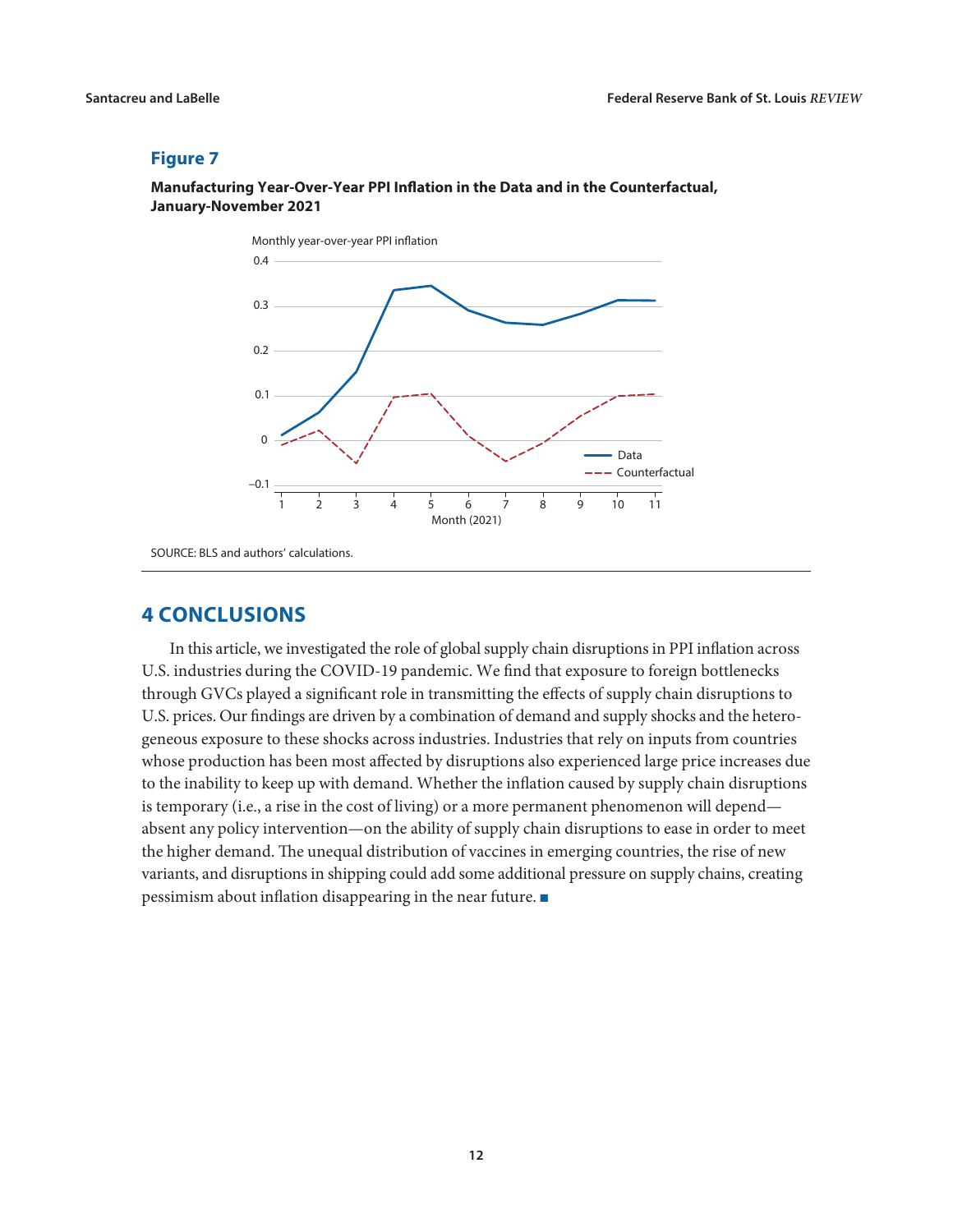# **NOTES**

- <sup>1</sup> See Santacreu and LaBelle (2021a,b) for a discussion on the rise of GVCs.
- <sup>2</sup> See Leibovici and Dunn (2021).
- $3\,$  We focus on PPI inflation rather than consumer price index inflation, as the channels explored in the article (bottlenecks and delivery times) are likely to have a more direct effect on producer prices. Increases in producer prices may then be passed onto consumers with a lag. As such, the PPI serves as a leading indicator for the consumer price index.
- <sup>4</sup> We follow the methodology developed in LaBelle, Leibovici, and Santacreu (2021).
- $5$  The plot shows monthly real consumption expenditures by major product type as reported on BEA release Table 2.8.3 of durable goods, seasonally adjusted; the date of the business cycle peak for each of the four recessions is from the National Bureau of Economic Research (NBER) Business Cycle Dating Committee [\(https://www.nber.org/research/business-cy](https://www.nber.org/research/business-cycle-dating)[cle-dating\)](https://www.nber.org/research/business-cycle-dating). Plotting total consumption (i.e., including both durables and non-durables consumption) shows a similar evolution as that of durables consumption, but the changes are less striking (see Barnes, Bauer, and Edelberg, 2021).
- $6$  Data are from IHS Markit, which surveys upper-level executives in different industries across the world. The questions asked focus on the level of different aspects of production compared with one-month ago. The results are summarized into a diffusion index: 50 indicates no change; values above (below) 50 signal an expansion (contraction).
- <sup>7</sup> We use the BLS PPI year-over-year change rate as our measure of PPI inflation. We then standardize it to bring the scale in line with the IHS Markit data. In particular, we first de-mean and divide by its sample standard deviation; second, we multiply the resulting series by the standard deviation of the IHS backlogs measure and add the mean.
- 8 We do not have data on sectoral backlogs for the United States; instead we use IHS Markit data that only report disaggregated data for a few countries. To the extent that these countries have a similar production structure as the United States, we can assume that cross-sector bottlenecks in the United States follow the same pattern.
- <sup>9</sup> A value that goes from 42 to 47, for example, does not mean that bottlenecks are increasing but rather that the rate of loosening of the supply chain is slowing down.
- $10$  Data are from the OECD Trade in Value Added (TIVA) dataset, which reports the value-added content from each origin country in the production of U.S. goods and services that are consumed worldwide.
- $11$  Note that the backlog and delivery time measures are at the country-period level, whereas the FVA measure is at the country-sector level.
- <sup>12</sup> The list of countries is Australia, Austria, Brazil, Canada, China, Colombia, the Czech Republic, France, Germany, Greece, Indonesia, India, Ireland, Italy, Japan, Kazakhstan, Korea, Malaysia, Mexico, Myanmar, the Netherlands, the Philippines, Poland, the Russian Federation, Spain, Switzerland, Taiwan, Thailand, Turkey, the United Kingdom, the United States, and Vietnam.
- <sup>13</sup> The results (not included here) are robust to including two-month lags.
- <sup>14</sup> See<https://www.bls.gov/ppi/#tables>.

# **REFERENCES**

- Amiti, Mary; Heise, Sebastian and Wang, Aidan. "High Import Prices along the Global Supply Chain Feed Through to U.S. Domestic Prices." Federal Reserve Bank of New York *Liberty Street Economics*, November 8, 2021; [https://libertystreeteconomics.newyorkfed.org/2021/11/high-import-prices-along-the-global-supply-chain-feed](https://libertystreeteconomics.newyorkfed.org/2021/11/high-import-prices-along-the-global-supply-chain-feed-through-to-u-s-domestic-prices/)[through-to-u-s-domestic-prices/](https://libertystreeteconomics.newyorkfed.org/2021/11/high-import-prices-along-the-global-supply-chain-feed-through-to-u-s-domestic-prices/).
- Antrás, Pol. "Conceptual Aspects of Global Value Chains." World Bank *Economic Review*, 2020, *34*(3), pp. 551-74; <https://doi.org/10.1093/wber/lhaa006>.
- Barnes, Mitchell; Bauer, Lauren, and Edelberg, Wendy. "11 Facts on the Economic Recovery from the COVID-19 Pandemic." Hamilton Project *Economic Facts*, September 2021; [https://www.hamiltonproject.org/assets/files/COVID\\_Facts.pdf](https://www.hamiltonproject.org/assets/files/COVID_Facts.pdf).
- Çakmaklı, Cem; Demiralp, Selva; Kalemli-Özcan, Sebnem; Yeşiltaş, Sevcan and Yıldırım, Muhammed A. "The Economic Case for Global Vaccinations: An Epidemiological Model with International Production Networks." NBER Working Paper 28395, National Bureau of Economic Research, 2021; [https://doi.org/10.3386/w28395.](https://doi.org/10.3386/w28395)